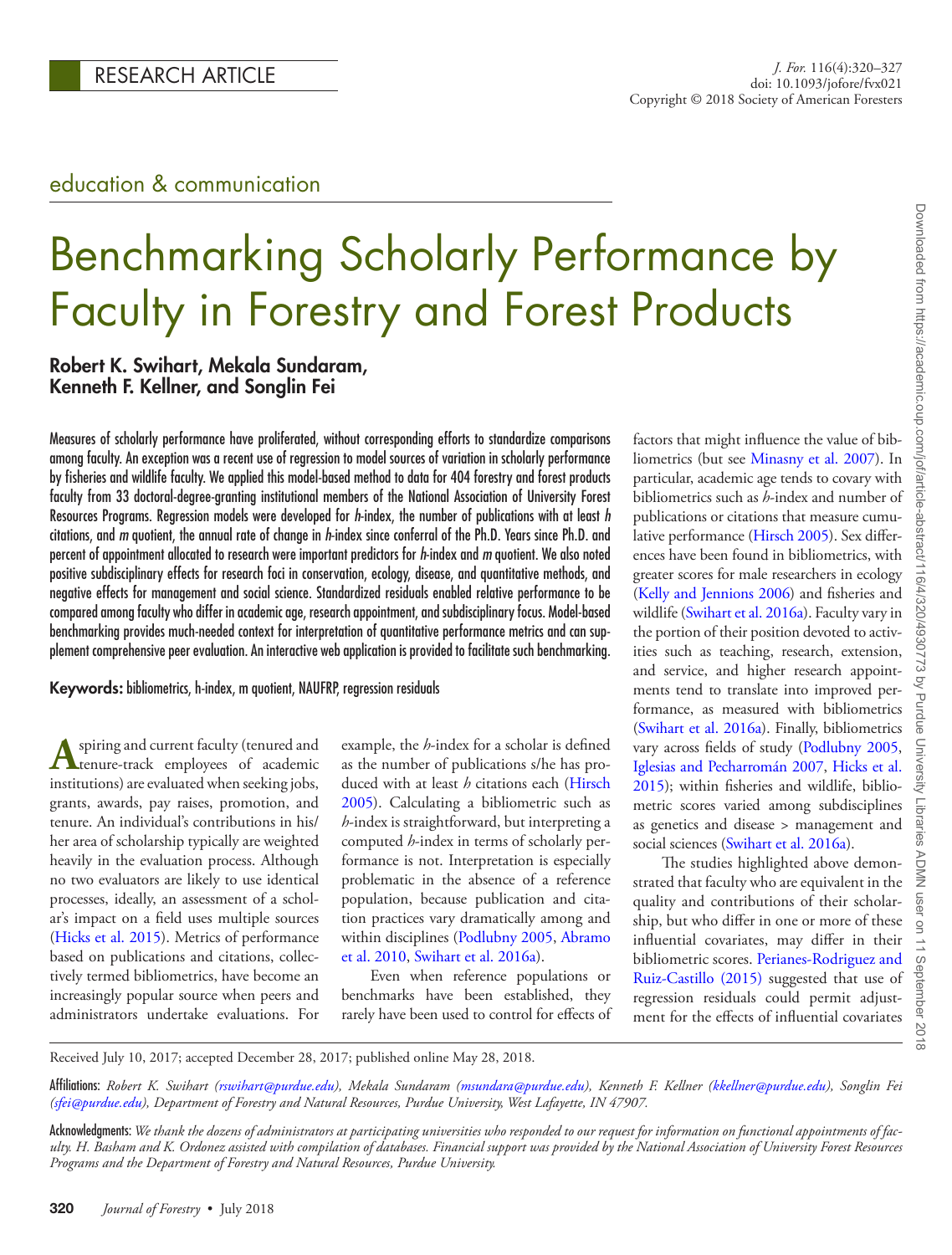and thus enable more valid comparison of individuals (see also [Sorzano et al. 2014](#page-7-9)). [Swihart et al. \(2016b\)](#page-7-10) showed how to use a regression modeling approach to standardize comparisons of performance by faculty in fisheries and wildlife. Here, we use data from forestry and forest products faculty to 1) assess variation in common bibliometrics in terms of academic age, sex, research appointment, and subdisciplinary focus; and 2) develop regression models that enable comparison of faculty performance after correcting for effects of covariates.

#### Methods

We assembled our database by first searching academic web sites of forestry and forest products programs in the United States. We included public universities that were members of the National Association of University Forest Resources Programs (NAUFRP) with programs accredited by Society of American Foresters in 2016 and were classified by the Carnegie Foundation [\(http://carnegieclassi](http://carnegieclassifications.iu.edu)[fications.iu.edu\)](http://carnegieclassifications.iu.edu) as doctoral-degree-granting research institutions (comprehensive, STEM dominant, and professional dominant). For tenure-track faculty in forestry and forest products, broadly defined, we recorded name, sex, professorial rank, year in which the Ph.D. was attained, and whether they held a named/distinguished professorship tied to research accomplishments. Based on descriptions at faculty web sites, supplemented with titles from publications, we categorized each faculty member into 10 subdisciplines, modified from [Swihart et al. \(2016a\):](#page-7-4) 1) quantitative/geospatial methods; 2) conservation; 3) forest disease/pathology, including physiology, ecotoxicology, forest health, parasitology, epidemiology, and nutrition; 4) genetics, including evolution, systematics, and molecular biology; 5) social sciences, including human dimensions, planning, policy, economics, sociology, citizen science, decision-making, and education; 6) management, including silviculture, industrial and urban forestry, habitat modification, restoration, and extension-related research; 7) ecology, including natural history; 8) hydrology; 9) wood science, including cellulose-based nanoscience, wood chemistry, and biopolymers; and 10) wood engineering/design. Individual faculty members on average were assigned to 1.59 subdisciplinary categories  $(SD = 0.68, \text{ range: } 1-4)$ . Administrators at each of the 33 participating institutions [\(Table 1\)](#page-2-0) provided information on percent

of faculty appointment devoted to research and other activities, and many offered insight into areas of faculty expertise and years of Ph.D. conferral if unavailable on web sites. Approximately a third of the institutions routinely allocated a percentage of appointments to non-administrative service tasks, whereas the other universities did not recognize a service category in their allocations. To enable comparisons across institutions, we normalized non-administrative appointments to a "no-service" baseline [\(Online Supplement 1](https://academic.oup.com/jof/article-lookup/doi/10.1093/jofore/fvx021#supplementary-data)).

We gathered bibliometric data from the Web of Science (all available databases) using methods described in [Swihart et al.](#page-7-4)  [\(2016a\)](#page-7-4). We compared search results with publication lists and personal web pages to avoid errors of omission/commission, and >50% of searches were repeated by another investigator as a check on accuracy ([Jacso](#page-7-11)  [2008\)](#page-7-11). For 78 individuals with common last names (e.g., Allen, Smith, Wang), we could not reliably distinguish bibliometric products and hence omitted these faculty from further consideration. Incomplete data for explanatory variables led to exclusion of 3 additional faculty. For the 404 remaining faculty, we recorded from Web of Science the year in which their first publication appeared, *h*-index (including self-citations), and *m* quotient ([Hirsch 2005](#page-7-1)). The *m* quotient is defined as *h*-index/academic age in years ([Hirsch 2005\)](#page-7-1). We used elapsed years since attainment of the PhD to measure academic age, as we believe it is a more reliable measure of professional development than years since first publication. For 3 faculty with no citations in Web of Science, *h*-index was set to zero.

Computation of *h*-index and *m* quotient is best illustrated with an example. Suppose a faculty member received her Ph.D. 10 years ago and has produced a total of 9 publications indexed by Web of Science. A tally of the number of citations attributed to each of the 9 publications results in the following ordered set: {50, 40, 20, 16, 15, 12, 5, 4, 1}. The faculty member has 6 publications with at least 6 citations, so her *h*-index = 6. The *m* quotient is average annual rate of increase in  $h$ -index, or  $6/10$  years = 0.6 per year.

Before constructing generalized linear regression models, we examined correlations among predictor variables. We considered all variables in developing our models, as correlations among predictors were relatively low  $(r < 0.3$  for all pairs of predictors, and only 4 of 91 correlations among prospective predictors were > 0.2). We fitted negative binomial models for *h*-index [\(Venables and Ripley 2002](#page-7-12)) and multiple linear regression models for *m* quotient. Nested models were compared using likelihood-ratio tests to select a final "best" model, which was then fitted to derive estimates of regression parameters. Additional model-related details are provided in [Online Supplement 1](https://academic.oup.com/jof/article-lookup/doi/10.1093/jofore/fvx021#supplementary-data). All analyses were completed in R 3.2.2 (R Project for Statistical Computing, Vienna, Austria).

Rather than rely primarily on hypothesis testing, we also quantified the magnitude of a variable's effect ([Nakagawa and Cuthill](#page-7-13)  [2007\)](#page-7-13). In the final *h*-index model, effect sizes for each categorical covariate measured the proportional change in *h*-index predicted when the covariate was included in the model. For continuous covariates

### Management and Policy Implications

The scientific reputation of faculty in forestry and forest products serves as a basis for professional advancement. Unfortunately, little guidance is available for objective, informed interpretation of the numerous metrics of scholarly publications and citations that have been developed to quantify research productivity and impact. What value for a metric constitutes outstanding performance? We show that the answer depends on a faculty member's academic age, research appointment, and the type of research conducted. Our model-based benchmarking tools permit administrators to quantify performance after accounting for these factors, in essence placing all faculty on equal footing. Facilitating objective and accurate interpretation of performance metrics potentially can lead to fairer treatment during evaluations. Importantly, a robust evaluation policy should use our benchmarking approach to supplement, not supplant, a comprehensive and qualitative peer evaluation process. We provide an easy-to-use interactive web application to facilitate model-based benchmarking. Our study revealed no discernible difference in scholarly performance of male and female faculty. However, under-representation of female faculty in forestry and forest products was evident at US universities and was rank-dependent; only 13% of full professors were female, whereas 36% of assistant professors were female.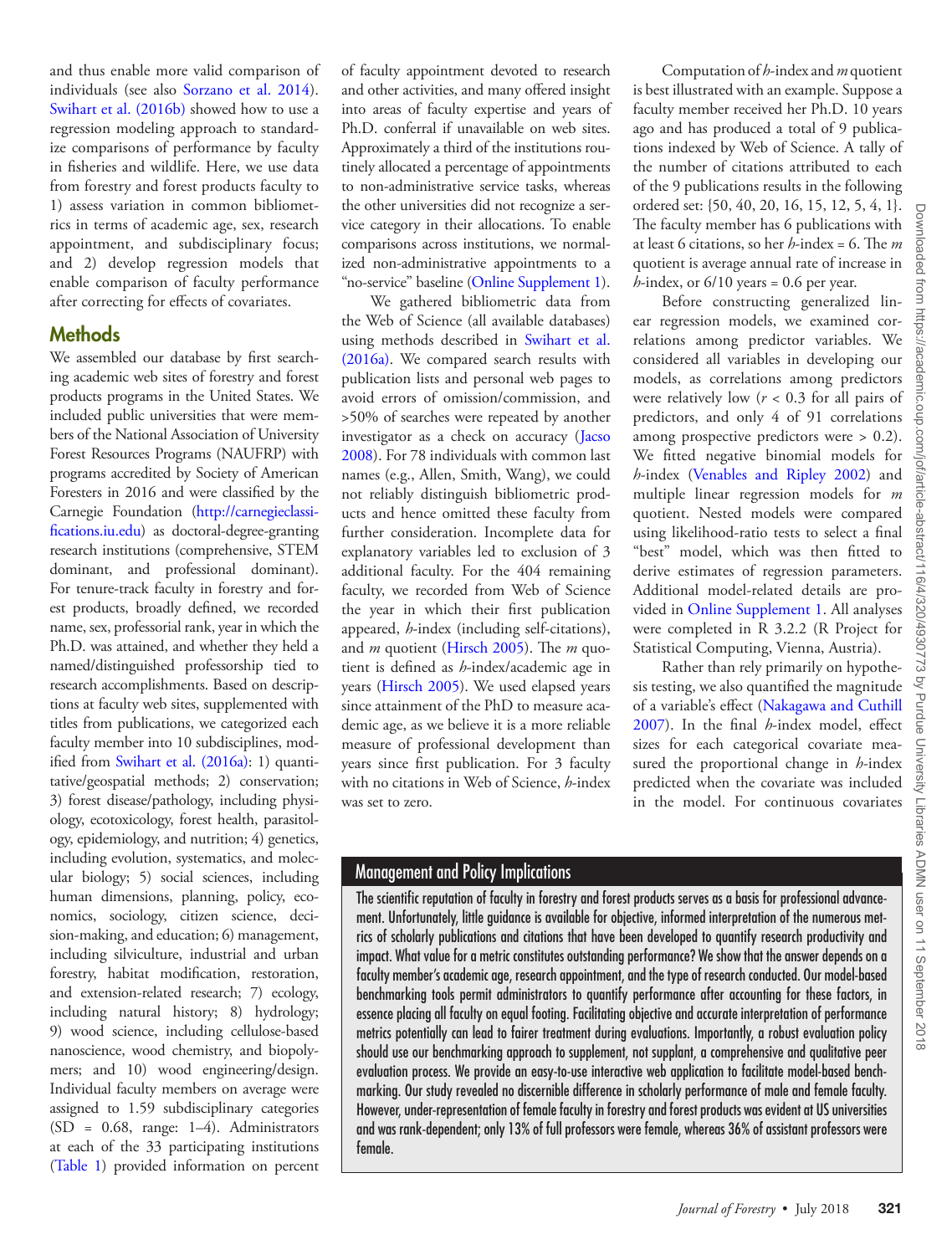<span id="page-2-0"></span>Table 1. National Association of University Forest Resources Program institutions from which tenure-track faculty were selected. M:F:NI is the sample size of male (M) and female (F) faculty, respectively, included in analyses, and the number of faculty not included (NI).

| University         | M: F: NI | Academic organizational unit                           |  |
|--------------------|----------|--------------------------------------------------------|--|
| Alaska–Fairbanks   | 2:0:0    | School of Natural Resources and Extension              |  |
| Auburn             | 9:4:5    | School of Forestry and Wildlife                        |  |
| Clemson            | 6:0:1    | Department of Forestry and Environmental Conservation  |  |
| Colorado State     | 9:3:1    | Warner College of Natural Resources                    |  |
| Florida            | 11:5:5   | School of Forest Resources and Conservation            |  |
| Georgia            | 19:3:3   | Warnell School of Forestry and Natural Resources       |  |
| Idaho              | 11:5:2   | College of Natural Resources                           |  |
| <b>Iowa State</b>  | 5:1:1    | Department of Natural Resource Ecology and Management  |  |
| Kentucky           | 6:2:2    | Department of Forestry                                 |  |
| Louisiana State    | 6:1:4    | School of Renewable Natural Resources                  |  |
| Maine              | 13:3:0   | School of Forest Resources                             |  |
| Massachusetts      | 3:2:1    | Department of Environmental Conservation               |  |
| Michigan State     | 8:5:2    | Department of Forestry                                 |  |
| Michigan Tech      | 11:5:1   | School of Forest Resources and Environmental Science   |  |
| Minnesota          | 8:6:2    | Department of Forest Resources                         |  |
| Mississippi State  | 21:7:3   | College of Forest Resources                            |  |
| Missouri           | 4:1:2    | School of Natural Resources                            |  |
| New Hampshire      | 8:3:2    | Department of Natural Resources                        |  |
| Northern Arizona   | 12:3:3   | School of Forestry                                     |  |
| Ohio State         | 2:0:2    | School of Environment and Natural Resources            |  |
| Oklahoma State     | 6:0:0    | Department of Natural Resource Ecology and Management  |  |
| Oregon State       | 35:10:8  | College of Forestry                                    |  |
| Pennsylvania State | 9:3:4    | College of Agricultural Sciences                       |  |
| Purdue             | 12:2:0   | Department of Forestry and Natural Resources           |  |
| Stephen F. Austin  | 10:3:1   | Arthur Temple College of Forestry and Agriculture      |  |
| <b>SUNY</b>        | 12:2:2   | College of Environmental Science and Forestry          |  |
| Tennessee          | 9:3:3    | Department of Forestry, Wildlife, and Fisheries        |  |
| Texas A&M          | 6:3:5    | Department of Ecosystem Science and Management         |  |
| Utah State         | 4:1:1    | Department of Wildland Resources                       |  |
| Vermont            | 2:2:2    | Rubenstein School of Environment and Natural Resources |  |
| Washington         | 13:5:8   | School of Environmental and Forest Sciences            |  |
| West Virginia      | 8:1:5    | School of Natural Resources                            |  |
| Wisconsin          | 9:1:0    | Department of Forest and Wildlife Ecology              |  |

(percent research appointment, age, and  $\text{age}_{c}^{2}$ ), effect size measured the proportional change predicted by a 1 standard deviation increase in the covariate's value. In the final *m* quotient model, effect size for a covariate measured the proportional change predicted in *m* quotient due to inclusion (for categorical covariates) or a 1 standard deviation increase (for continuous covariates) of the predictor variable (see [Online Supplement](https://academic.oup.com/jof/article-lookup/doi/10.1093/jofore/fvx021#supplementary-data) [1](https://academic.oup.com/jof/article-lookup/doi/10.1093/jofore/fvx021#supplementary-data) for details).

For benchmarking purposes, standardized deviance residuals [\(Hilbe and Robinson](#page-7-14) [2013\)](#page-7-14) were calculated for each faculty member from the final regression models for *h*-index and *m* quotient ([Swihart et al. 2016b](#page-7-10)). The standardized residuals enable comparison among peers that differ in academic age, sex, research appointment, or subdiscipline, because they quantify deviations in performance after accounting for variation due to these covariates. Positive and negative residuals indicate better and worse performance relative to model prediction, respectively. A frequency histogram of standardized residuals for all faculty forms the basis from which performance of individual faculty can be compared via his/her percentile in the distribution. We ranked faculty in ascending order of standardized deviance residuals to generate percentiles associated with each individual. Separate percentiles were generated for residuals from *h*-index and *m* quotient models. Because consideration of multiple indicators is considered to provide a more robust assessment of performance ([Wildgaard et al. 2014,](#page-7-15) [Hicks et al.](#page-7-0)  [2015\)](#page-7-0), we also depicted standardized residuals for *h*-index and *m* quotient jointly as a bivariate scatterplot on which convex polygons for the innermost 95, 90, 75, and 50% of individuals were superimposed.

To illustrate use of the models for *h*-index and *m* quotient as benchmarks for peer performance, we considered 2 hypothetical forestry faculty. Both faculty were females who had received their Ph.D. degrees 12 years earlier and had 50% research appointments. Both were equally productive, with *h*-indexes of 18 and *m* quotients of 18/12 = 1.5. They differed only in their subdisciplinary focus: one focused on

disease ecology, whereas the other focused on social science and management. We incorporated these hypothetical faculty into our database, re-fit the models for *h*-index and *m* quotient, and computed percentiles based on standardized deviance residuals in order to demonstrate the use of the models and the influence of subdisciplinary effects on these regression-corrected benchmarks of performance.

#### **Results**

We conducted analyses on 404 faculty members in forestry  $(n = 342)$  and forest products (*n* = 62) from 33 universities. Faculty ranged in age since Ph.D. from 1 to 55 years and also spanned a broad range of research appointments (0–100%). The mean academic age was 19 years, with a mean research appointment of 47.4%. Assistant, associate, and full professors comprised 25.7%, 23.5%, and 50.7% of the sample. A notable under-representation of female faculty was evident: 76.5% of faculty members were males and only 23.5% were females. Moreover, the degree of under-representation was rank-dependent: 36.5% of assistants, 31.6% of associates, and only 13.2% of full professors were female. Slightly less than 10% of faculty  $(n = 40)$ held named professorships. Among subdisciplines, activity was concentrated in management (30.9% of faculty), followed by ecology (25.5%), social sciences (24.8%), quantitative methods (23.8%), disease (20.8%), wood engineering (10.6%), wood science (10.4%), hydrology (5.9%), genetics (4.5%), and conservation (2.0%). Average values (and standard deviation) for *h*-index and *m* quotient were 13.7 (12.1) and 0.87 (0.63), respectively, comparable to values in related fields ([Minasny et al. 2007](#page-7-5), [Swihart](#page-7-4) [et al. 2016a](#page-7-4)). Additional data summaries are provided in [Online Supplement 2.](https://academic.oup.com/jof/article-lookup/doi/10.1093/jofore/fvx021#supplementary-data)

The final model for *h*-index explained 59.8% of deviance. There was no effect of discipline (forestry versus forest products;  $X^2 = 0.95$ , 1 d.f.,  $P = 0.33$ ) or sex  $(X^2 = 1.45, 1 d.f., P = 0.23)$ . Academic age, a quadratic term for age, and research appointment were highly significant predictors ([Table 2](#page-3-0)); *h*-index increased with the percent of appointment allocated to research and with age until 35 years since Ph.D. conferral, after which more senior faculty in the database exhibited slightly but significantly lower *h*-index values [\(Figure 1\)](#page-3-1). A 1 standard deviation increase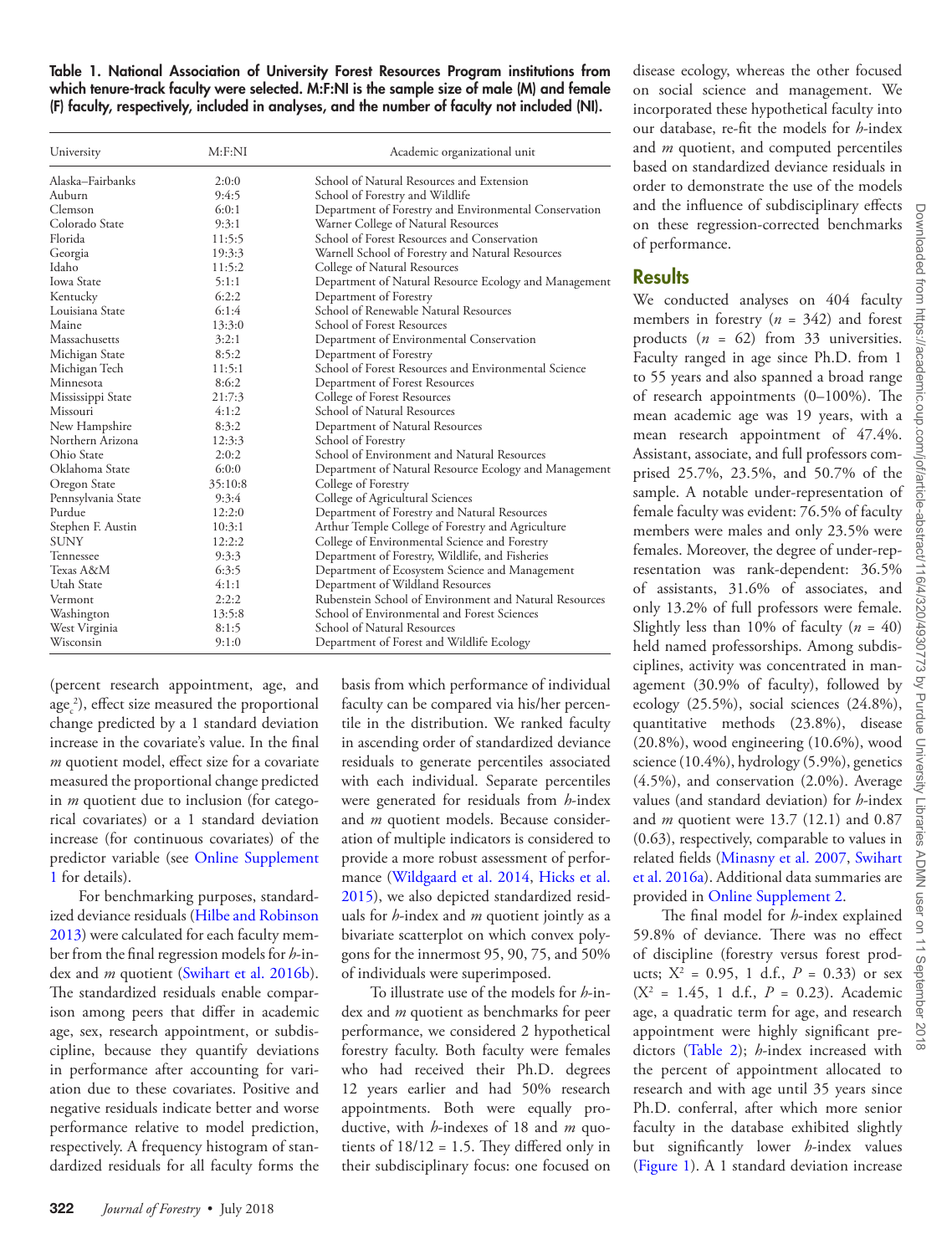<span id="page-3-0"></span>Table 2. Results for a negative binomial regression model to predict *h*-index.

| Variable                      | <i><b>Estimate</b></i> | SE     | Z value | $\boldsymbol{P}$ |
|-------------------------------|------------------------|--------|---------|------------------|
| Intercept                     | 1.050                  | 0.105  | 10.01   | $2E-16$          |
| Academic age (yr)             | 0.044                  | 0.003  | 16.70   | $2E-16$          |
| Age <sub>c</sub> <sup>2</sup> | $-0.001$               | 0.0002 | $-6.89$ | 5.42E-12         |
| Research (%)                  | 0.011                  | 0.001  | 9.34    | $2E-16$          |
| Quantitative                  | 0.262                  | 0.070  | 3.74    | 0.0002           |
| Conservation                  | 0.705                  | 0.175  | 4.02    | 5.80E-05         |
| <b>Disease</b>                | 0.316                  | 0.072  | 4.38    | 1.21E-05         |
| <b>Genetics</b>               | 0.268                  | 0.133  | 2.01    | 0.044            |
| Social                        | $-0.182$               | 0.082  | $-2.21$ | 0.027            |
| Management                    | $-0.163$               | 0.063  | $-2.59$ | 0.010            |
| Ecology                       | 0.396                  | 0.067  | 5.87    | 4.30E-09         |
| Hydrology                     | 0.236                  | 0.116  | 2.03    | 0.042            |
| Wood science                  | 0.051                  | 0.100  | 0.51    | 0.609            |
| Wood engineering              | $-0.121$               | 0.097  | $-1.25$ | 0.213            |
| $\theta^*$                    | 5.62                   | 0.58   |         |                  |

\* Precision of the random effect in the negative binomial model.

above the mean (and centered squared) academic age, that is, from 19 years to 30.3 years, yielded an expected 1.35-fold increase in *h*-index, whereas a 1 standard deviation increase in research allocation, that is, from 47.4% to 71%, produced a predicted 1.31-fold increase. Holding a named professorship had a significant effect on *h*-index (β = 0.262, SE = 0.084, z = 3.14,  $P = 0.002$ ; *h*-index values of named professors were predicted to be 1.3-fold greater than other faculty. Eight of the 10 subdisciplines also exhibited significant effects on *h*-index; only wood science and wood engineering did not [\(Figure 2](#page-4-0)). The expected effect of scholarly activity in conservation had a 2-fold increase in *h*-index relative to

otherwise equivalent faculty that were not active in conservation ([Figure 2](#page-4-0)). Positive effects of activity were also evident for ecology (1.5-fold), disease (1.4-fold), genetics and hydrology (1.3-fold), and quantitative science (1.1-fold), whereas negative effects were evident for social science and management (0.8 times the *h*-index predicted without activity in these subdisciplines). Publication precocity averaged 2.1 years and was a significant contributor to predicting variation in *h*-index ( $\beta$  = 0.023,  $SE = 0.007$ ,  $z = 3.41$ ,  $P = 0.001$ ); publishing 2 years earlier on average increased *h*-index by 4.7%, whereas a 4-year increase in precocity, corresponding to 1 standard deviation, increased expected *h*-index by 9.6%.



<span id="page-3-1"></span>Figure 1. Relation between *h*-index and academic age and research appointment (gold circles = faculty holding named professorships; black squares = the predicted *h*-index [bottom] for a professor with covariate values equivalent to the means for named professors, and mean observed *h*-index [top] for named professors, plotted at their mean age). Two large *h*-index values (*h* = 85 at 40 years and 109 at 33 years) are not shown to improve clarity of presentation.

explained 48.1% of deviance and displayed slightly more variation in residuals for faculty within 10 years of Ph.D. completion [\(Online Supplement 3\)](https://academic.oup.com/jof/article-lookup/doi/10.1093/jofore/fvx021#supplementary-data). As with *h*-index, there was no effect of discipline  $(X^2 = 1.80)$ , 1 d.f.,  $P = 0.37$ ) or sex ( $X^2 = 0.30$ , 1 d.f.,  $P = 0.58$ ). Percent research appointment and log-transformed academic age were important predictors ([Table 3\)](#page-4-1); *m* quotient exhibited an exponential decay with years since Ph.D. conferral and increased with percent of appointment allocated to research ([Figure 3](#page-5-0)). The effect of a 1 standard deviation (23.6%) increase from the mean research appointment was a 1.16 fold increase in *m* quotient. In contrast, the effect of a 1 standard deviation (11.3 years) increase beyond mean academic age was a decline in *m* quotient to 0.58 times the level predicted for mean academic age. Holding a named professorship had a significant effect on *m* quotient ( $\beta$  = 0.217, SE = 0.079,  $t = 2.74$ ,  $P = 0.006$ ; *m* quotient values of named professors were predicted to be 1.16-fold greater than other faculty. Five of the 10 subdisciplinary categories explained significant levels of variation in *m* quotient  $(\alpha = 0.05,$  Table 3). The expected effect of scholarly activity in conservation was a 1.4-fold increase in *m* quotient relative to otherwise equivalent faculty who were not active in conservation ([Figure 2](#page-4-0)). Positive effects of activity also were evident for ecology (1.3-fold), and disease and quantitative science (1.2-fold), whereas negative effects were evident for management (0.8 times the *m* quotient predicted relative to non-management faculty) and marginally negative for social science (0.9 times). Publication precocity had a modest effect on values of *m* quotient ( $\beta = 0.014$ , SE = 0.006, t = 2.40,  $P = 0.017$ ; publishing 2 years earlier on average increased *m* quotient by 2.4%, or approximately half the effect of such a change on *h*-index.

The final model for *m* quotient

When the original data set was supplemented with data for two hypothetical forestry faculty to illustrate use of the models [\(Table 2,](#page-3-0) [3\)](#page-4-1) for benchmarking, results for the 2 faculty differed substantially, even though they had identical *h*-indexes (18), *m* quotients (1.5), academic ages (12 years), and research appointments (50%). Differences arose from the effects of subdisciplinary activity on predicted performance. The predicted *h*-index and *m* quotient values for the hypothetical disease ecologist were 16 and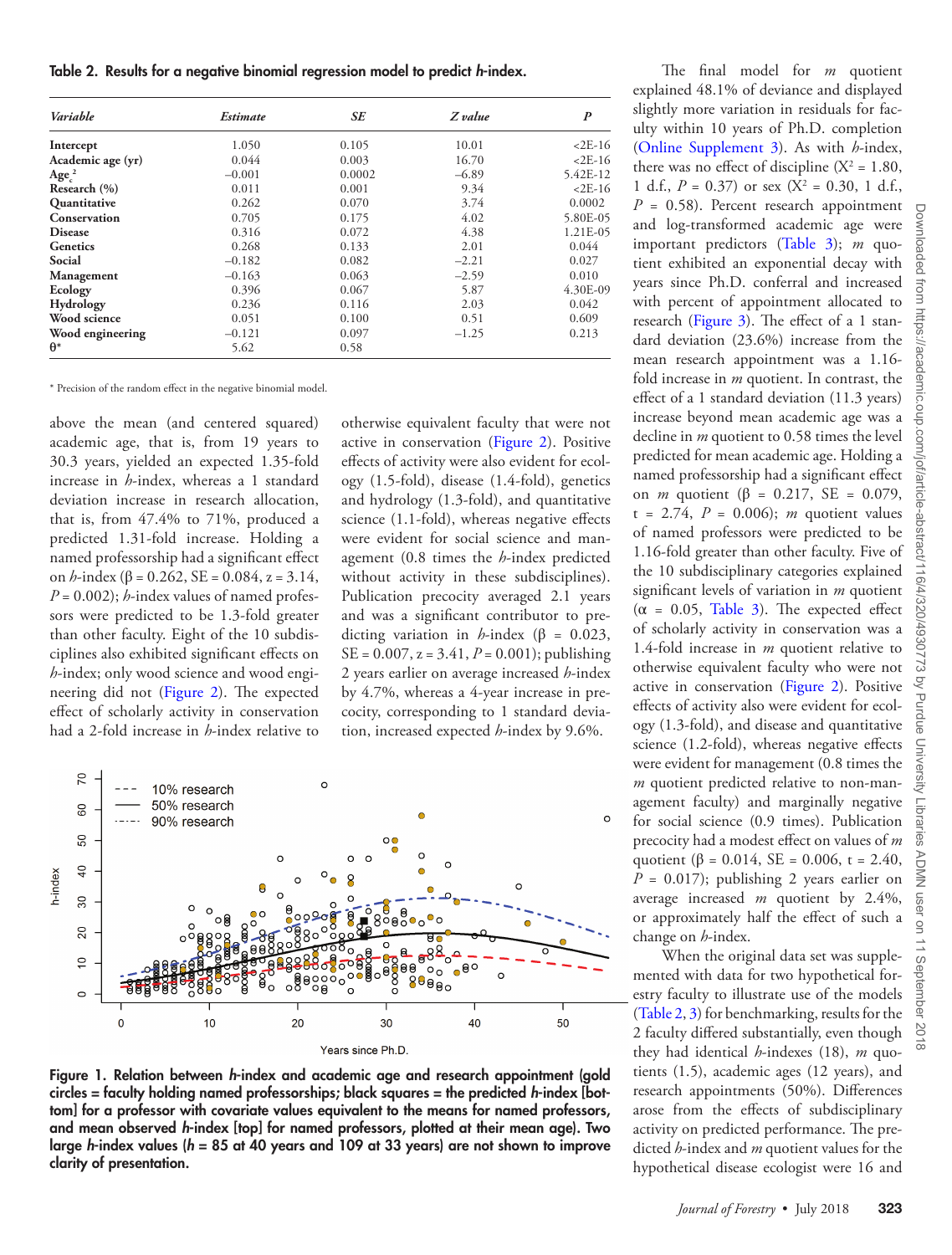

Subdiscipline Categories

<span id="page-4-0"></span>Figure. 2. Effect sizes (mean and 95% C.I.) for subdisciplinary categories in models to predict *h*-index (open circles) and *m* quotient (solid circles). Effects with lines that intersect 1.0 are not significant. Effects above 1.0 indicate positive effects; *h*-indexes or *m* quotients for associated faculty in such a subdiscipline are expected to increase by this multiple. Similarly, effects below 1.0 indicate negative effects, with performance metrics for faculty in those subdisciplines expected to experience a reduction of this amount.

1.4, respectively. Relative to the 404 other faculty, the deviations of observed performance from expectation placed this faculty member in the  $65<sup>th</sup>$  and  $61<sup>st</sup>$  percentiles for *h*-index and *m* quotient standardized residuals, respectively ([Figure 4\)](#page-5-1). In contrast, predicted performance values for the faculty member working in social science and management were considerably lower for *h*-index and *m* quotient, 6 and 0.6, respectively. Thus, the management-social science faculty member's performance was considerably better than predicted by the models. Compared to the disease ecologist, the deviations of performance from expectation placed this faculty member in the 99th and 97th percentiles for *h*-index and *m* quotient standardized residuals, respectively [\(Figure 4\)](#page-5-1). A plot of the joint distribution of standardized deviance residuals for *h*-index

and *m* quotient placed both hypothetical faculty in quadrant I, which characterizes above-average performance [\(Costas and](#page-7-16)  [Bordons 2008\)](#page-7-16). However, the faculty member in social science and management is in the 95<sup>th</sup> percentile, whereas the disease ecologist resides in the core 50% of performers [\(Figure 5](#page-6-0)).

#### **Discussion**

Graduate students should note that publication precocity, a measure of early career performance, was a significant predictor of longer-term success, as judged by the metrics we considered. [Swihart et al. \(2016a\)](#page-7-4) noted a similar effect of early publication on later performance of fisheries and wildlife faculty. [Laurance et al. \(2013\)](#page-7-17) examined factors associated with the number of publications produced in the 10 years following

<span id="page-4-1"></span>Table 3. Results for a Gaussian regression model to predict *m* quotient.

| Variable         | <i><b>Estimate</b></i> | SE    | t value  | $\boldsymbol{P}$ |
|------------------|------------------------|-------|----------|------------------|
| Intercept        | 1.319                  | 0.111 | 11.86    | $2e-16$          |
| In(academic age) | $-0.323$               | 0.029 | $-11.22$ | $2e-16$          |
| Research (%)     | 0.007                  | 0.001 | 6.54     | 1.96E-10         |
| Quantitative     | 0.187                  | 0.063 | 2.97     | 0.003            |
| Conservation     | 0.394                  | 0.166 | 2.37     | 0.018            |
| <b>Disease</b>   | 0.224                  | 0.066 | 3.37     | 0.0008           |
| <b>Genetics</b>  | 0.189                  | 0.122 | 1.54     | 0.123            |
| Social           | $-0.134$               | 0.071 | $-1.88$  | 0.060            |
| Management       | $-0.187$               | 0.055 | $-3.37$  | 0.001            |
| Ecology          | 0.347                  | 0.061 | 5.65     | 3.03E-08         |
| Hydrology        | 0.070                  | 0.107 | 0.65     | 0.513            |
| Wood science     | $-0.062$               | 0.089 | $-0.70$  | 0.486            |
| Wood engineering | $-0.111$               | 0.081 | $-1.37$  | 0.171            |

Ph.D. conferral for faculty in biology and environmental science from 35 universities across 4 continents. Publication precocity was a predictor in their top-ranked model, along with number of refereed papers published before Ph.D. conferral. It behooves faculty advisors to make their students aware of these findings; in the competitive fields of forestry and forest products, even small advantages derived from early publication of good-quality work may be worthwhile.

Numerous studies have used reference groups as a basis to gauge faculty performance. Reference groups typically are chosen for their accomplishments, for example, Nobel laureates, fellows of professional societies, or members of a national academy of sciences ([Podlubny and Kassayova 2006](#page-7-18), [Hirsch 2007,](#page-7-19) [Petersen et al. 2012,](#page-7-20) [Malesios](#page-7-21) [and Psarakis 2014\)](#page-7-21). We chose as a reference group 40 faculty members recognized at their institutions for research excellence that resulted in appointment to named professorships. These faculty were more senior (27.5 vs. 18.0 years since Ph.D.), more male-dominated (92.5% vs. 74.7%), and focused more on quantitative methods (30% vs. 23%), disease (30% vs. 20%), and management (45% vs. 29%) and less on social sciences (12% vs. 26%) than the average non-named faculty member. Named faculty members exhibited greater mean values for *h*-index (24 vs. 13) and *m* quotient (0.91 vs. 0.87) than for non-named faculty. After correcting for differences in academic age and subdisciplinary focus, designation as a named faculty was associated with 30% and 16% increases in *h*-index and *m* quotient. Forestry and forest products faculty may choose to gauge their performance against this disciplinary reference group.

In our opinion, a more useful gauge of performance is provided by the regression models for *h*-index and *m* quotient ([Tables](#page-3-0)  [2](#page-3-0), [3\)](#page-4-1). In both models, academic age was a strong predictor of performance, albeit in different ways. A unimodal relationship existed between academic age and *h*-index [\(Figure 1\)](#page-3-1). At first glance this may be confusing, as an individual's *h*-index is a strictly monotonically increasing function with time ([Hirsch 2005\)](#page-7-1). The hump-shaped curve, in contrast, results from a composite of 404 faculty *h*-indexes considered at the conclusion of 2016. The reduced values of *h*-index for academic ages exceeding 35 years may result from time-dependent shifts in publication and citation practices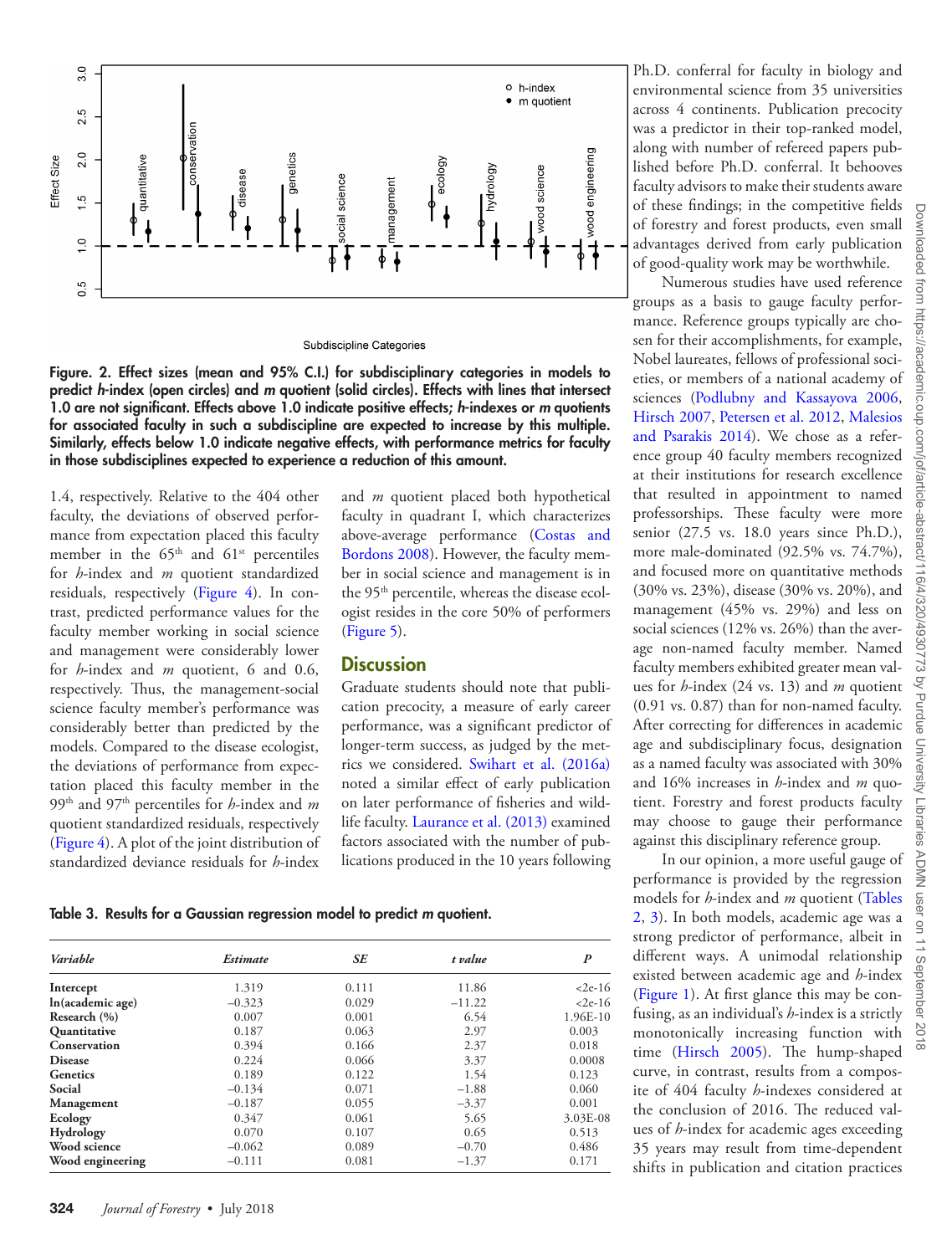

Figure 3. Relation of *m* quotient to academic age and research appointment (gold circles = faculty holding named professorships; black squares = the predicted *m* quotient [bottom] for a professor with covariate values equivalent to the means for named professors, and mean observed *m* quotient [top] for named professors, plotted at their mean age).

over the past several decades or from earlier retirement of higher-performing faculty. The *m* quotient, which measures the annual rate of growth of *h*-index, exhibited an exponential decay with academic age [\(Figure 3](#page-5-0)), similar to findings in fisheries/ wildlife ([Swihart et al. 2016a](#page-7-4)) and astronomy ([Pepe and Kurtz 2012\)](#page-7-22). We suspect that the decay in *m* quotient reflects at least in part the inherent difficulty of maintaining a constant rate of increase of *h*-index. When *h*-index is 1, the threshold for advancing to an *h*-index of 2 is low.

<span id="page-5-0"></span>But when *h*-index is 40, the threshold for cumulative citation performance of publications is much higher if *h*-index is to advance to 41 [\(Dienes 2015\)](#page-7-23). Alternatively, the decay describing *m* quotient may represent time-dependent shifts in publication and citation practices [\(Petersen et al. 2011](#page-7-24); [Pepe and Kurtz 2012\)](#page-7-22). Temporal non-stationarity in metrics would necessitate periodic recalibration of regression models, or other adjustments ([Pepe and Kurtz 2012\)](#page-7-22).

The percent of a faculty member's appointment allocated to research also was



<span id="page-5-1"></span>Figure 4. Histograms of standardized deviance residuals for 404 faculty in forestry and forest products from NAUFRP institutions, as well as two hypothetical faculty. Residuals were computed from the fitted models in [Tables 2](#page-3-0) and [3](#page-4-1) for *h*-index and *m* quotient, respectively. The hypothetical faculty were both 12 years post-Ph.D. and assigned 50% research appointments. Both faculty also produced *h*-indexes of 18 and *m* quotients of 1.5. Red dashed lines represent residuals for the hypothetical faculty member in disease ecology, whereas blue dashed lines represent residuals for the hypothetical faculty member with activity in social science and management.

an important predictor of variation in models for *h*-index and *m* quotient. Our experiences suggest that research appointment is only a crude approximation of the time actually spent on research by individual faculty; some faculty are only vaguely aware of their appointment splits. Moreover, expectations associated with appointment splits likely vary among institutions, and over time within institutions. Finally, research appointments can vary over time for individual faculty; we relied upon the most recent appointment unless correspondence with an administrator indicated that a previous appointment split might be more suitable. Given these caveats, it is noteworthy that research appointment had a strong, positive effect for both metrics.

Subdisciplinary differences in performance were notable among forestry and forest products faculty [\(Figure 2](#page-4-0)). Strong positive effects were evident for conservation, ecology, and disease, whereas negative effects were associated with management and social science. Thus, if all else were equal, a faculty member in conservation would be predicted to produce performance metrics greater than faculty active in another subdiscipline. Note that a faculty member accrues greater predicted performance benefits by being active in more subdisciplines with positive effects and, conversely, risks reduced predicted performance by spreading activity across subdisciplines with negative effects ([Tables 2](#page-3-0), [23\)](#page-3-0). Of course there are limits to faculty involvement across subdisciplines, and no faculty member in our study was assigned to more than 4, with 1 or 2 subdisciplines being most common. As further evidence of a trade-off between extreme specialization and a jack-of-alltrades approach, [Belmaker et al. \(2010\)](#page-7-25) found a unimodal relationship between research breadth, based on keywords, and *h*-index for the top 50% of ecologists and evolutionary biologists examined.

Although our analysis explained sizable levels of variation in faculty performance, other influential factors almost certainly exist and could be incorporated into future analyses. For instance, institutions differ considerably in their levels of support for faculty research in terms of infrastructure and properties, cost sharing, and staff to assist in grant preparation and administration; these differences likely affect faculty research performance. In addition, variation in institutional scope and mission, as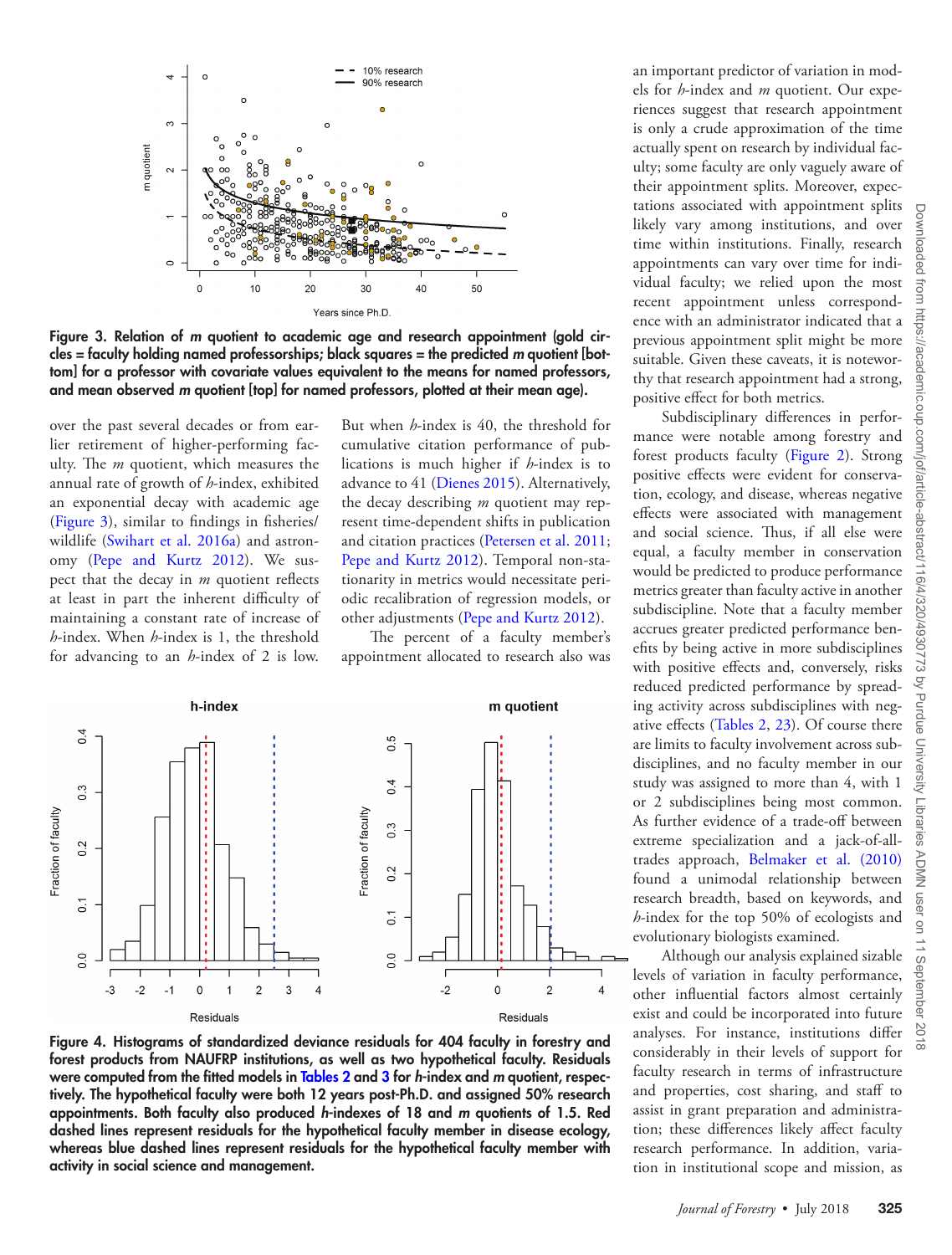

<span id="page-6-0"></span>Figure 5. Plot of standardized deviance residuals for 404 faculty in forestry and forest products and two hypothetical faculty that differ only in their subdisciplinary focus. Residuals were computed from models for *h*-index and *m* quotient fitted to data for the 406 subjects. Gray polygons represent (from smallest to largest) 50%, 75%, 90%, and 95% convex polygons for the joint distribution of standardized residuals. The red circle near the origin is the faculty member with a focus in disease ecology, whereas the blue circle on the 95% convex polygon is the faculty member with a focus in social science and management. Both hypothetical faculty members shared otherwise identical attributes, and their raw *h*-index and *m* quotient values were equivalent.

well as geographical variation in priorities of research sponsors, likely affects a faculty member's research focus. An improved understanding of institutional and sponsor effects may further enhance the ability of models to predict performance.

We believe that our model-based approach to benchmarking is superior to traditional methods, because predictions of performance can incorporate factors known to influence scholarly performance. For instance, academic age has an effect on *h*-index, and our regression model ([Table 2\)](#page-3-0) enables us to compute the expected effect. Suppose we are interested in a forest ecologist with a 50% research appointment 4 years post-Ph.D. The predicted *h*-index for the individual is 7, whereas an otherwise identical individual 20 years post-Ph.D. has a predicted *h*-index of 18 (see [Online](https://academic.oup.com/jof/article-lookup/doi/10.1093/jofore/fvx021#supplementary-data) [Supplement 4](https://academic.oup.com/jof/article-lookup/doi/10.1093/jofore/fvx021#supplementary-data) for details of computation). If the junior and senior faculty in this example had observed *h*-indexes of 7 and 18, it would be disingenuous to claim that performance of the more senior faculty member in this example was superior because his/her *h*-index was larger. In truth, each of these individuals meets expectations based on their academic age, research appointment, and subdisciplinary focus.

Standardized residuals offer a more refined means of comparison, because they quantify deviations from expected performance after accounting for variation due

to academic age, research appointment, and subdisciplinary focus. Standardized residuals thus offer a common currency for comparing performance of faculty with differing covariate attributes, and allow faculty to be assigned to performance percentiles. As illustrated for our hypothetical faculty, it is misleading to simply compare raw values of *h*-index and *m* quotient for faculty who differ in subdisciplinary focus [\(Figure 4\)](#page-5-1). We developed an interactive web application ([Online Supplement](https://academic.oup.com/jof/article-lookup/doi/10.1093/jofore/fvx021#supplementary-data)  [5](https://academic.oup.com/jof/article-lookup/doi/10.1093/jofore/fvx021#supplementary-data), [https://swihartlab.shinyapps.io/nau](https://swihartlab.shinyapps.io/naufrp-benchmark/)[frp-benchmark/\)](https://swihartlab.shinyapps.io/naufrp-benchmark/) to enable additional faculty to be added to the database [\(Online](https://academic.oup.com/jof/article-lookup/doi/10.1093/jofore/fvx021#supplementary-data) [Supplement 6\)](https://academic.oup.com/jof/article-lookup/doi/10.1093/jofore/fvx021#supplementary-data), regression models re-fitted, standardized residuals computed, and performance percentiles reported for designated faculty.

Our study provides a snapshot of faculty composition for research-extensive NAUFRP institutions. Although unrelated to study objectives, the rank-based predominance of male faculty warrants further mention. Over ¾ of faculty in forestry and forest products were male, and the extent of female under-representation was related to faculty rank. Among full professors, only 13% were female. Representation of female full professors in forestry/forest products is equivalent to fisheries/wildlife ([Swihart et al. 2016a\)](#page-7-4) but considerably lower than the 23% of females in biological/life science ([National](#page-7-26) [Science Foundation 2017\)](#page-7-26). Among assistant professors in forestry/forest products, 36% were female, higher than the 31% females at that rank in fisheries/wildlife but lagging considerably the 46% female representation in biological/life sciences at this rank. The low overall representation of female faculty in natural resources is not related to deficiencies in academic performance as measured using *h*-index and *m* quotient (this study) or a broader array of metrics [\(Swihart et al. 2016a](#page-7-4)). Low enrollment of female undergraduates in forestry is well documented ([Sharik et al.](#page-7-27) [2015\)](#page-7-27) and likely contributes to under-representation in faculty ranks.

#### **Conclusions**

The popularity of bibliometrics undoubtedly stems in part from the allure of condensing into a single number complex information related to an individual's publication and citation records. As with any statistic, though, a bibliometric is an incomplete summary of performance and should not be blindly adopted as "truth." Rather, robust assessment of scholarly performance should rely on multiple sources of evidence and critical evaluation by peers. Within this context, model-based percentile rankings may offer useful supplementary information. Still, any use of quantitative summaries of scholarly performance, including the model-based approach we advocate, should openly acknowledge shortcomings, which are discussed in detail by [Swihart et al.](#page-7-4)  [\(2016a, b](#page-7-4)). Of the caveats they addressed, we believe the most critical involves the substantial variation in performance (roughly 40–50% of deviance) not captured by our models, for 3 reasons. First, imperfect predictive ability should be a strong deterrent against ascribing significance to small differences in residual-based rankings of faculty, especially when making important decisions about advancement or resource allocation [\(Engqvist and Frommen 2008](#page-7-28)). Second, model predictions do not address faculty reputation developed in areas of broader impact that are not covered in bibliographic search engines, such as impacts that affect social policy or land use. Third, model-based predictions in our framework are silent on numerous factors that can influence bibliometric performance, including the reasons for initiating research programs, philosophies and institutional guidelines